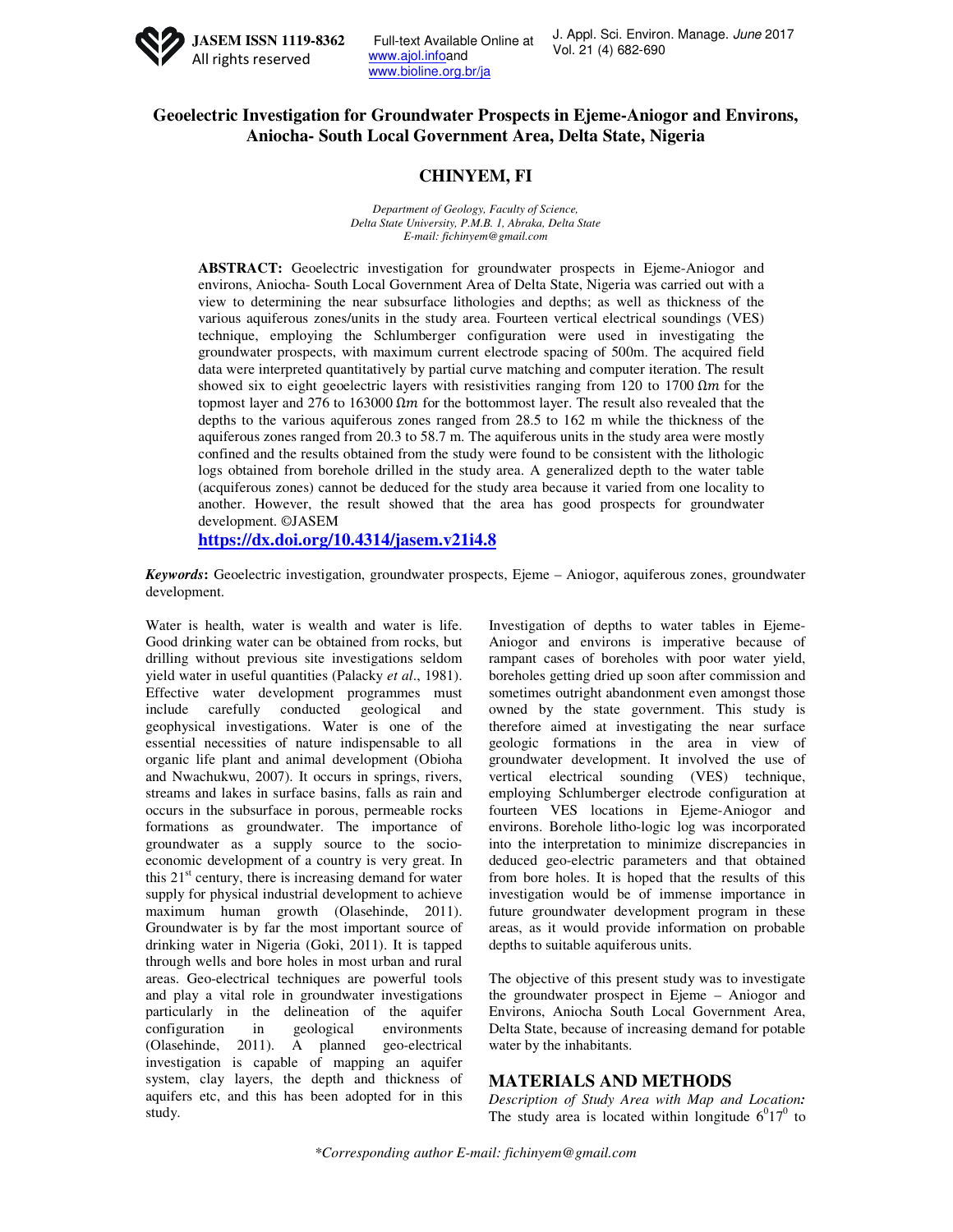$6^024^0$  E of the Greenwich Meridian and latitude  $6^000^1$ to  $6^{0}05^{1}N$  of the Equator and is accessible by major and minor roads. Ejeme – Aniogor and environs consists of semi-urban towns. The elevation of the area ranges from 55 to 102 m above sea level.The area is well drained by two rivers: River Adofi and River Omu. and the drainage pattern is basically dentritic. The drainage system is dominated by River Adofi which has its source at Ejeme-Aniogor and flows southwards towards Ossissa in Ndokwa- East Local Government Area of Delta State before it empties its water into the River Niger. The area falls within the localities where the lithofacies of the Niger Delta grade gradually into the lithofacies of the Anambra basin (Freeborn, 2006). It is underlain from the earth's surface by the Benin Formation, Ogwashi– Asaba Formation and Ameki Formation, with equivalent of Upper Agbada Formation (Reyment,

1965). The geology of the Niger Delta has been described extensively by Allen (1965); Burke *et al*., (1972) Short and Stauble (1967) and Murat (1970). It consists basically of three diachronous stratigraphic units viz: the Benin, Agbada and Akata Formations. The Benin Formation is dominantly a fluvial facies unit made up of 90% sand/sandstone and clay intercalations. The age ranges from Oligocene to recent (Reyment, 1965). The Agbada formation is a Deltaic facies unit made up of an alternating sequence (sandstone – shale). This sequence is in response to eustatic changes in sea level during sedimentation. The age ranges from Eocene to Recent. The Akata Formation is an open marine faces (pro-delta) unit dominated by under pressured shale of 2000 to 4000m in thickness. The age ranges from Paleocene to Recent (Reyment, 1965).



*CHINYEM, FI*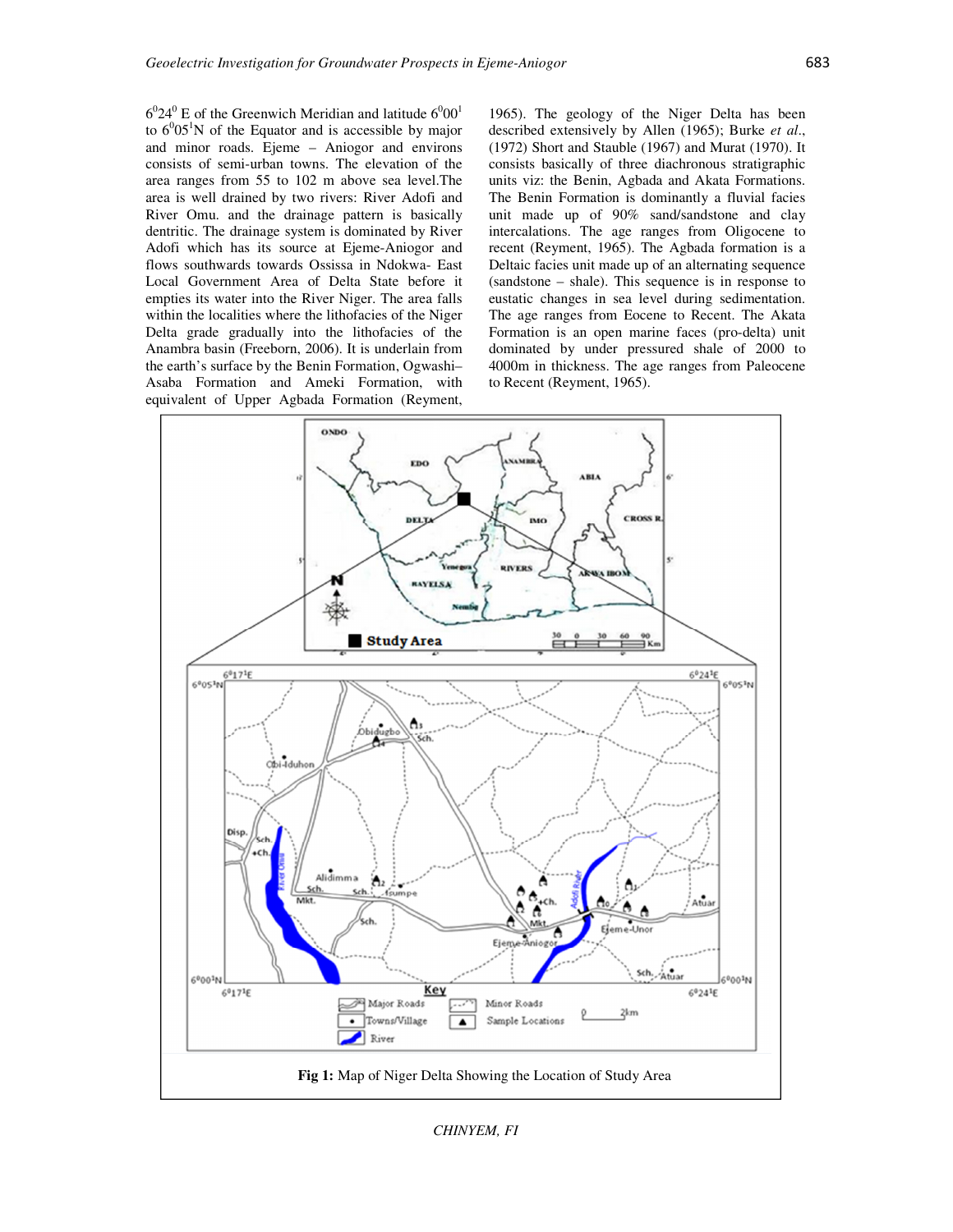*Data Sampling:* The electrical resistivity data were acquired using the ABEM Signal Averaging System (SAS) 1000 Terrameter Resistivity meter. The survey involved 1-D Vertical Electrical Sounding (VES) and the VES utilized the Schlumberger electrode array with half – current electrode separation (AB/2) that ranged from 1 to 500m depending on accessibility. A total of fourteen VES stations were occupied (Figure 1). The coordinates of each VES station were taken with the Garmin Global Positioning System (GPS) equipment to ensure correct future geo – referencing.

*Data Processing and Data Interpretation:* The observed field data were used to produce depth sounding curves. The Signal Averaging System (SAS 1000) Terrameter Resistivity Meter, which was used for data acquisition could compute and display the apparent resistivity of the subsurface layer with the input data of the electrode configuration, the current and potential electrode separation (Chinyem 2013). The VES data presented as depth sounding curves (Figures 2 and 3) were inverted with the aid of

computer aided iteration curve matching techniques. The apparent resistivity obtained was plotted on a log – log graph paper with the electrode separation (AB/2) on the abscissa and apparent resistivity  $(\rho_a)$ values as the ordinate. The thickness and resistivity values obtained from the partial curve matching were then used for a quantitative computer iteration using the Schlumberger O' Neil software package (Schlumberger, 1986). Thus, the iterated geoelectric parameters were used to generate geo – electric sections (Figures 5 and 6) for the study area. The geologic interpretation of the VES results was aided by the litho– logic log of a borehole drilled in the area by the Delta State Ministry of water Resources (DSMWR; 2010), Asaba (Figure 4).

#### **RESULTS AND DISCUSSION**

The results of the investigation are presented, sounding curves and geo-electric sections (Figures 2 and 3). Figures 5 and 6 show the geo-electric sections of the study area.



**Fig 2:** Typical Sounding Curve for Ejeme-Aniogor and Environs (VES 1)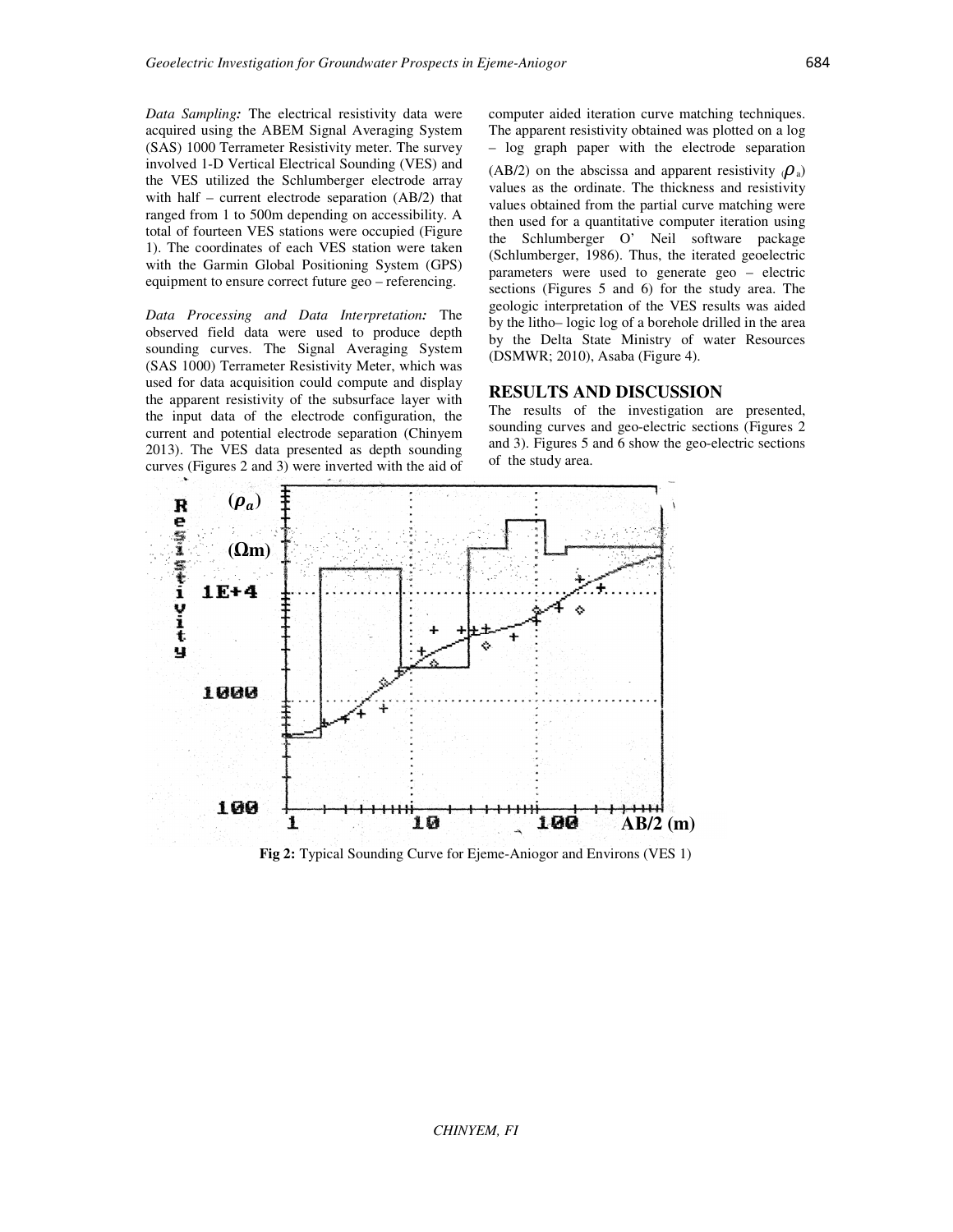

**Fig 3:** Typical Sounding Curve for Ejeme-Aniogor and Environs (VES 9)



**Fig 4:** Borehole lithologic log at Ejeme – Aniogor. (Courtesy: Delta State Ministry of Water Resources (DSMWR), 2010)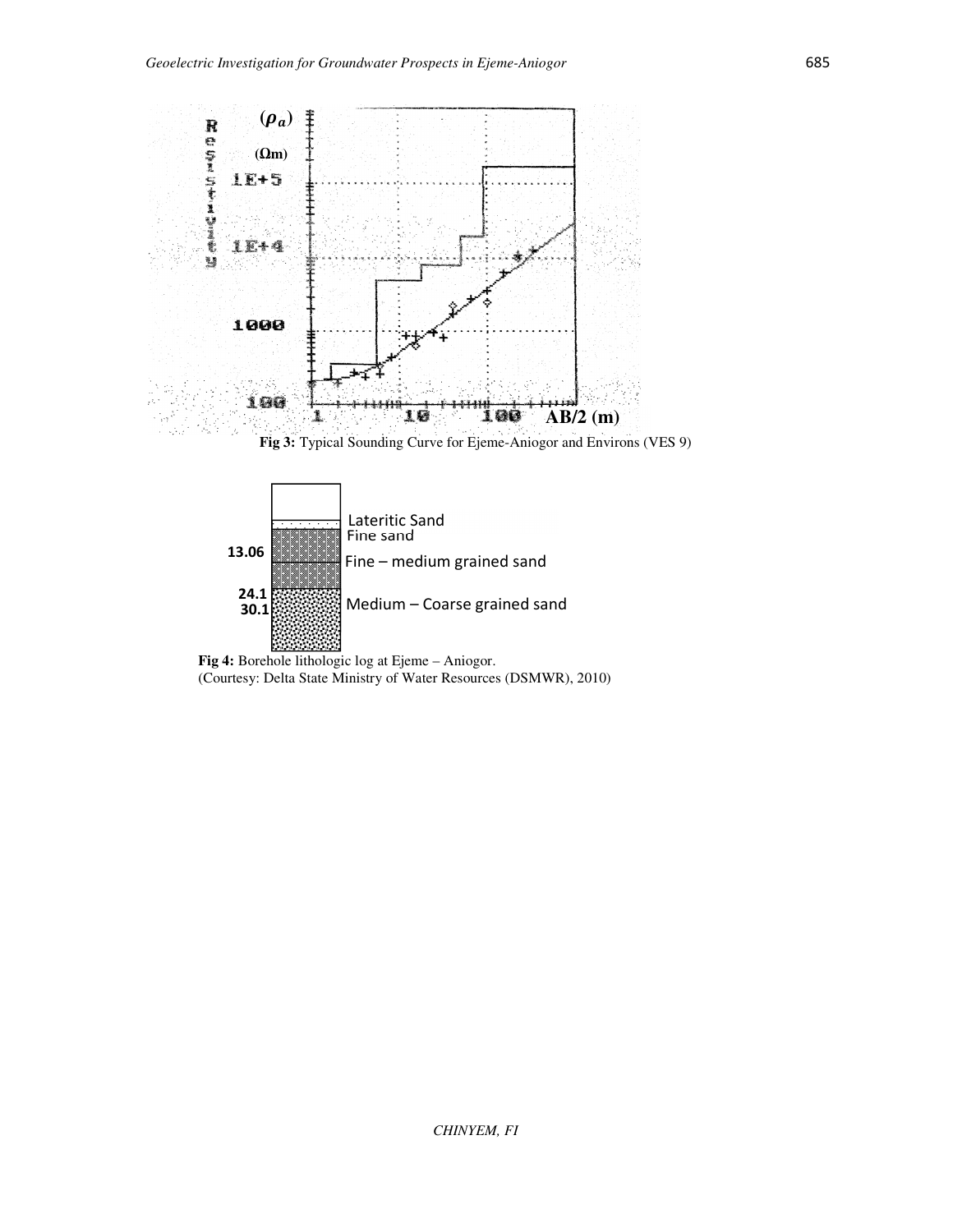

**Fig 5**: Geoelectric section of the VES results (VES 1,2,4 and 5)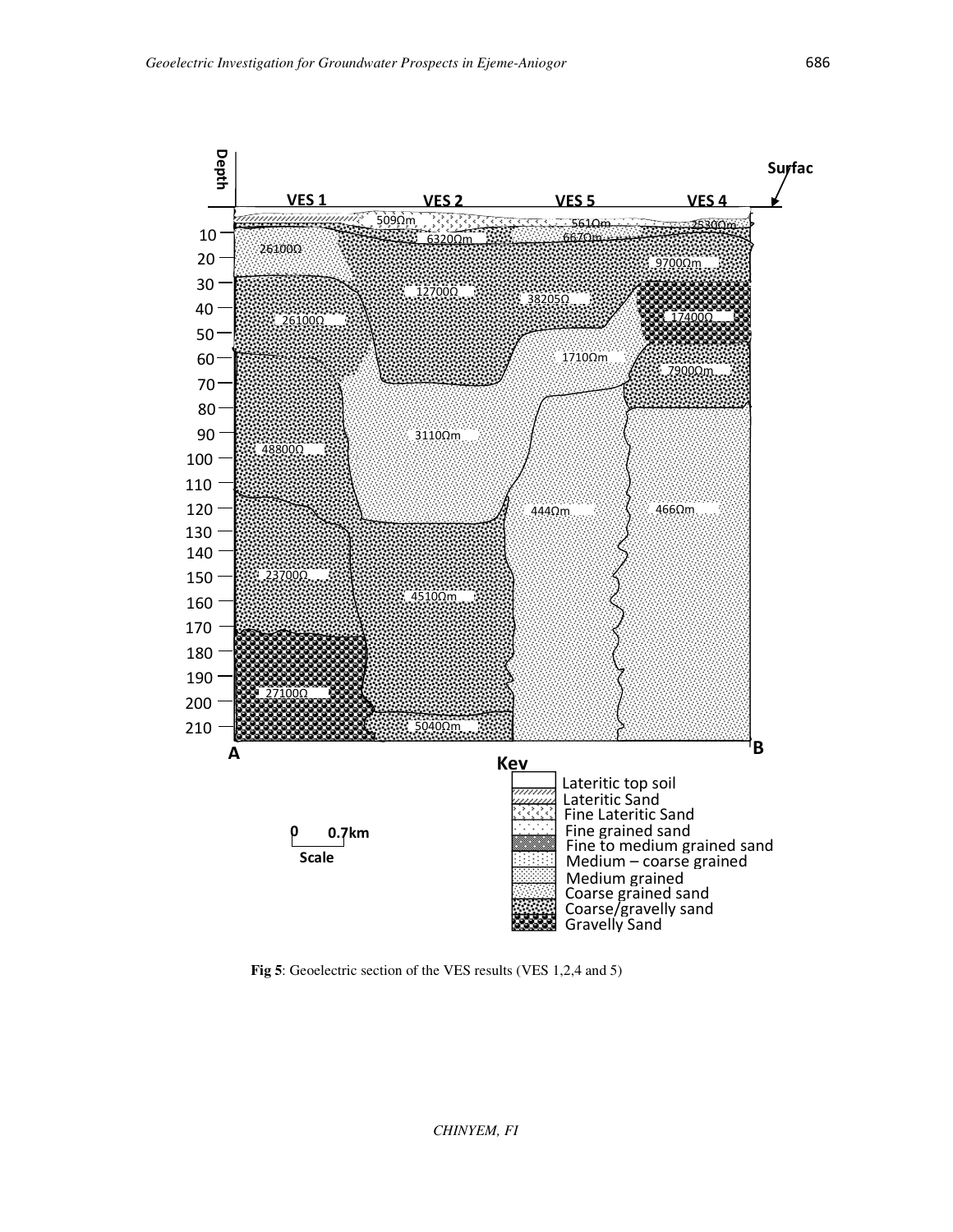

Fig 6: Geoelectric Section of the VES results (VES 4,8,9,10)

VES 1 location (Market Square, Ejeme –Aniogor; Latitude  $06^{0}00^{1}50.83^{11}N$ ; Longitude  $06^{0}21^{1}12.20^{11}E$ )is made up of eight layers with resistivities that ranged from 460 to 48800 Ωm, depth ranging from 0.8 to 172 m. This location has an altitude of 62 m. The lithologies inferred include: lateritic top soil for the first layer; lateritic sand for the second layer; fine lateritic sand for the third layer; medium to coarse

grained sand for the fourth layer; coarse grained sand for the fifth layer; coarse/gravelly sand for the sixth layer; coarse grained sand for the seventh layer and gravelly sand for the eight layer. The aquiferous unit delineated lies within layer 4 with resistivity of  $2050\Omega$ m, depth and thickness of 28.5 m and 20.3 m respectively.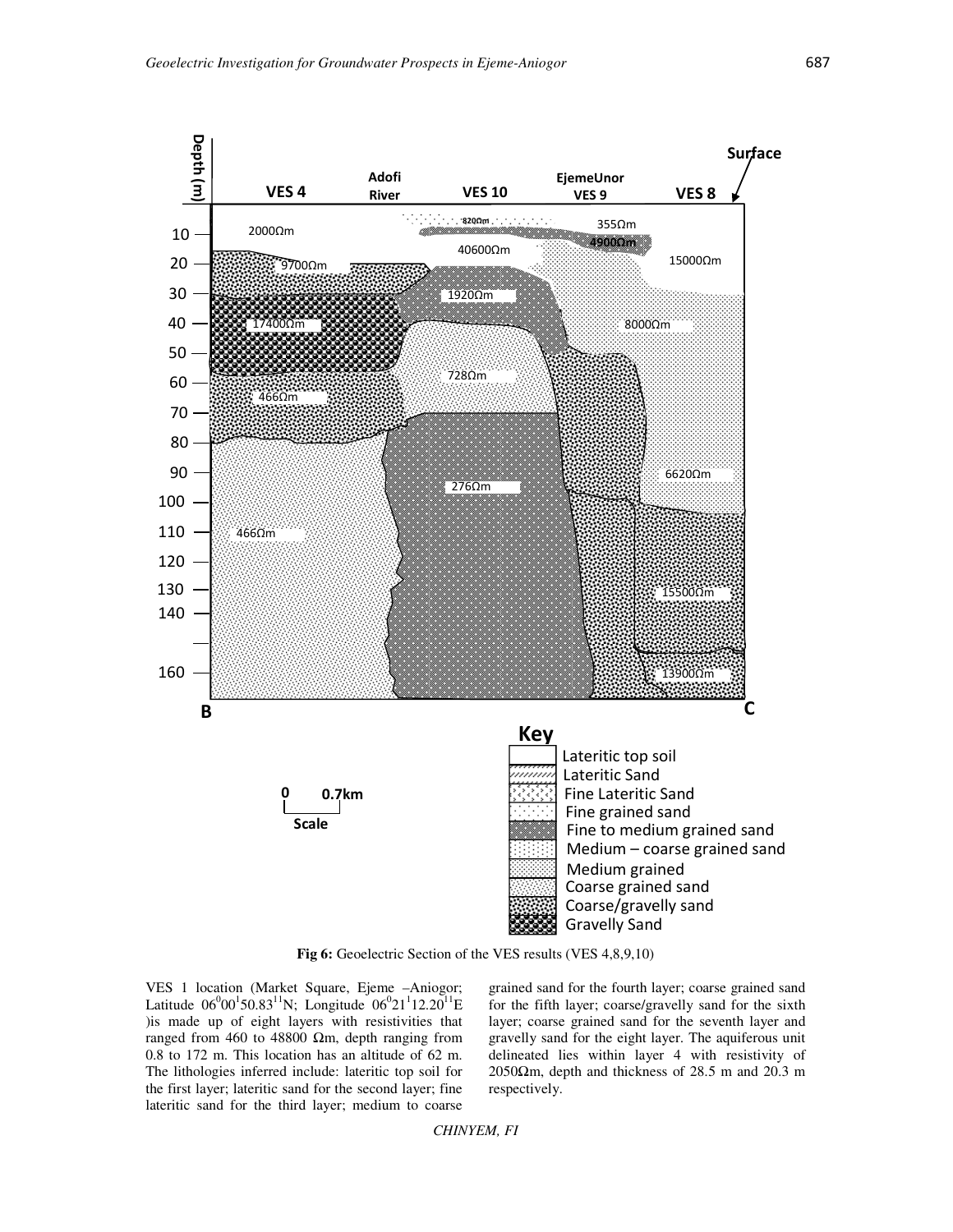VES 2 location (Along Obidugbo road, Ejeme– Aniogor; latitude  $06^000^154.34^{11}N$ ; longitude  $06^{0}21^{1}13.36^{11}E$  is made up of seven layers with resistivity values that ranged from 206 to  $12700\Omega$ m and depth ranging from 0.6to 205 m. VES 2 location has an altitude of 73 m. The lithologies inferred include: lateritic top soil for the first layer; fine lateritic sand for the second layer; coarse grained sand for the third layer; coarse/gravelly sand for the fourth layer; medium-coarse grained sand for the fifth layer; coarse grained sand for the sixth layer and coarse grained sand for the seventh layer. The aquiferous unit\zone delineated lies within layer five with resistivity of 3110  $\Omega$ m, depth and thickness of 127 m and 58.7 m respectively.

VES 3 location (Aniogor Primary School, Ejeme – Aniogor: latitude  $00^154.98^{11}$ N; longitude  $06^{0}21^{1}33.54^{11}E$  is made up of six layers with resistivity values which ranged from 555 to 25800 Ωm and depth range from 0.8 to 117 m. This location has an altitude of 70m. The deduced lithologies include: lateritic top soil for the first layer; fine lateritic sand for the second layer; medium grained sand for the third layer; coarse grained sand for the fourth layer; medium-coarse grained sand for the fifth layer and coarse/gravelly sand for the sixth layer. The aquiferous unit delineated lies within the fifth layer with resistivity value of 1240 Ωm, depth and thickness of 117 m and 75 m respectively. This location is regarded as potential aquiferous unit, hence better boreholes drilled at that depth will have good water yield.

VES 4 location (Ejeme Secondary School, Ejeme– Aniogor; latitude  $01^132.56^{11}N$ ; longitude  $06^{0}21^{1}25.71^{11}E$  is made of sevenlayers with resistivity values that ranged from 259to 17400 Ωm and depth from 0.9 to 77.5 m. The altitude of this location is 76 m. The deduced lithologies includes: lateritic top soil for the first layer; fine-medium grained sand for the second layer; coarse grained sand for the third layer; coarse/gravelly sand for the fourth layer; gravelly sand for the fifth layer; coarse/gravelly sand for the sixth layer and medium-coarse grained sand for the seventh layer. The aquiferous unit lies within the third layer (first aquifer) with resistivity of 2000  $\Omega$ m, depth and thickness of 17.4 m and 12.7 m respectively and also in the sixth layer (second aquifer) with resistivity value of  $7900\Omega$ m, depth and thickness of 77.5 m and 23.4 m respectively.

VES 5 location (Ogbe-Unor Quarters, Ejeme– Aniogor, latitude  $01^{1}07.37^{11}N$ ; longitude  $06^{0}21^{1}19.70^{11}E$  is made up of six layers with resistivity values that ranged from 166 to 3820  $\Omega$ m and depth from 0.7to 75.2 m. This location has an altitude of 72m. The deduced lithologies include: lateritic top soil for the first layer; fine grained sand for the second layer; fine to medium grained sand for the third layer; coarse grained sand for the fourth layer; medium to coarse grained sand for the fifth layer and medium grained sand for sixth layer. The aquiferous unit lies within the fifth layer with resistivity of 1710  $\Omega$ m, depth and thickness of 75.2 m and 26.2 m respectively.

VES 6 location (Umu–Agolo Quarters, Ejeme –<br>Aniogor; latitude  $06^{0}01^{1}00.09^{11}N$ ; longitude Aniogor; latitude  $06^001^100.09^{11}$ N; longitude  $06^021^124.28^{11}E$  is made up of six layers with resistivity that ranged from 120 to 138000  $\Omega$ m and depth ranging from 0.4 to 46.6 m. The altitude of this location is 69 m. The deduced lithologies include: lateritic top soil for the first layer; lateritic sand for the second layer; coarse grained sand for the third layer;course/gravel sand for the fourth layer; coarse grained sand for the fifth layer and coarse grained sand for the sixth layer.The aquiferous unit delineated lies within fifth layer with resistivity of 33000  $\Omega$ m with depth and thickness of 46.6 m and 24.5 m respectively.

VES 7 location (Obelese Quarters, Ejeme – Aniogor; latitude  $06^{0}01^{1}00.45^{11}N$ ; longitude  $06^{0}21^{1}24.87^{11}E$ ) consists of six layers with resistivity values which ranged from 131 to 1740  $\Omega$ m, depth range from 0.6to 98.4 m. This VES location has an altitude of 68 m. The deduced lithologies include: lateritic top soil for the first layer, fine-medium grained sand for the second layer, coarse grained sand for the third layer, medium to coarse grained sand for the fourth layer, coarse grained sand for the fifth layer and mediumcoarse grained sand for the sixth layer. The deduced aquiferous unit lies within fourth layer with resistivity of 1690  $\Omega$ m, depth and thickness of 63.7 m and 24.1m respectively.

VES 8 location (Police station, Ejeme – Unor; latitude  $06^{0}01^{1}50.74^{11}N$ ; longitude  $06^{0}22^{1}41.00^{11}E$ ) is made up of six layers with resistivity values that ranged from 820 to 139000 Ωm and depth range from 1.9 to 148 m. The altitude of this location is 71 m. The deduced lithologies include: lateritic top soil for the first layer; fine to medium grained sand for the second layer; coarse grained sand for the third layer; medium to coarse grained sand for the fourth layer; coarse/gravelly sand for the fifth layer and coarse/gravelly sand for the sixth layer. The aquiferous unit lies within the fourth layer with resistivity of 6620  $\Omega$ m, depth and thickness of 97m and 67.7 m respectively. This location is regarded as potential aquiferous zone and borehole drilled at this depth will have good water yield.

VES 9 location (Adofi Primary School, Ejeme–Unor; latitude  $06^{0}01^{1}09.54^{11}N$ ; longitude  $06^{0}22^{1}25.53^{11}E$ ) is made up of six layers with resistivity that ranged from 212 to 163000  $\Omega$ m, and depth range from 1.7 to 90.2 m. This location has an altitude of 66 m. The deduced lithologies include: lateritic top soil for the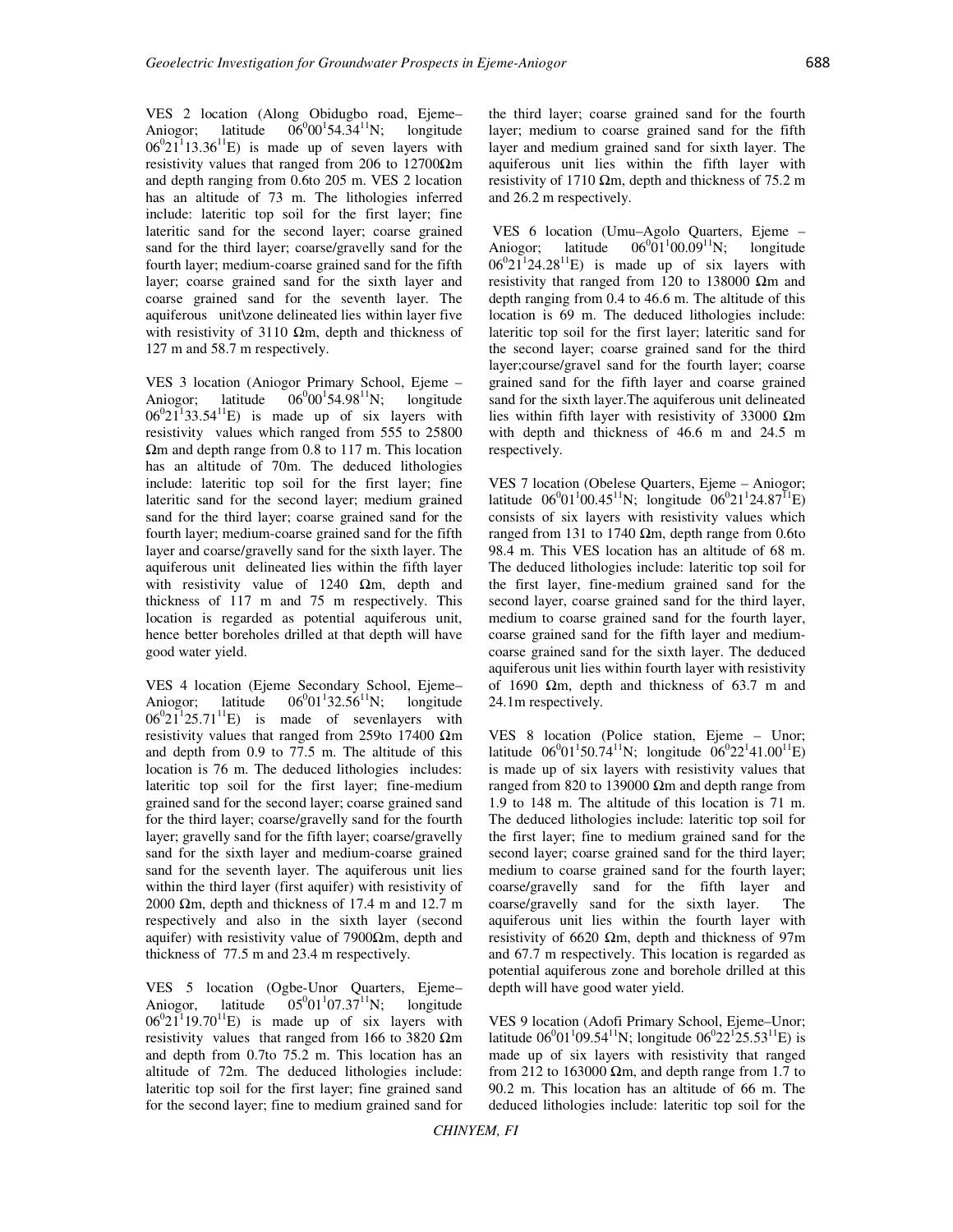first layer; fine to medium grained sand for the second layer; medium grained sand for the third layer; medium grained sand for the third layer; medium-coarse grained sand for the fourth layer;coarse/gravelly sand for fifth and sixth layers respectively. The prospective aquiferous unit lies within the fourth layer with resistivity value of 8000 Ωm, depth and thickness of 50.4 m and 32.4 m respectively.

VES 10 location (Obi's Palace, Ejeme – Unor; latitude  $06^{0}01^{1}08.71^{11}N$ ; longitude  $06^{0}22^{1}22.92^{11}E$ ) comprises seven layers with resistivity values that ranged from 422to 40600 Ωm and depth from 1.2 to 72.4 m. The altitude of this location is 55 m. The deduced lithologies include: lateritic top soil for the first layer; fine grained sand for the second layer; medium to coarse grained sand for the third layer; coarse/gravelly sand for the fourth layer; medium – coarse grained sand for the fifth layer; medium grained sand for the sixth layer and fine to medium grained sand for the seventh layer. The potential aquiferous unit\layer delineated lies within the fifth layer with resistivity of 1920  $\Omega$ m, depth and thickness of 41.6 m and 77.5 m respectively.

VES 11 location (Umusam Quarters, Ejeme–Unor; latitude  $06^{0}00^{1}52.70^{11}$ N; longitude  $06^{0}22^{1}19.05^{11}$ E) consists of seven layers with resistivity values which ranged from 653to 88000 Ωm and depth range from 1.2 to 130 m. The altitude of this location is 63 m. The deduced lithlogies include: lateritic top soil for the first layer; fine to medium grained sand for the second layer; coarse grained sand for the third and fourth layers respectively; coarse grained sand for the fourth layer; coarse/gravelly sand for the fifth and sixth layers respectively. The aquiferous unit lies within the sixth layer with resistivity value of 36200 Ωm, depth and thickness of 130 m and 58 m respectively.

VES 12 location (Ulogwe – Isumpe; latitude  $06^{0}01^{1}18.02^{11}N$ ; longitude  $06^{0}18^{1}59.75^{11}E$ ) is made up of seven layers with resistivity values that ranged from 217 to 29800  $\Omega$ m and depth range from 0.9 to 206 m. This location has an altitude of 102 m. The deduced lithologies include: lateritic top soil for the first layer; fine grained sand for the second layer; fine to medium grained sand for third layer; coarse/gravelly sand for the fourth layer; medium – coarse grained sand for the fifth layer; coarse/gravelly sand for the sixth layer and coarse grained sand for the seventh layer. The potential aquiferous zone delineated lies within the fifth layer with resistivity value of 4050 Ωm, depth and thickness of 141 m and 42.6 m respectively.

VES 13 location (Dugbo Primary School, Obidugbo; latitude  $06^{0}03^{1}23.58^{11}N$ , longitude  $06^{0}18^{1}29.18^{11}E$ ) consists of seven layers with resistivity values that

ranged from 398 to 75000  $Ωm$  and depth ranged from 0.8to 162 m. The altitude of this location 88 m. The deduced lithologies include: lateritic top soil for the first layer; fine grained sand for the second layer; fine to medium grained sand for the third layer; medium grained sand for the fourth layer; medium – coarse grained sand for the fifth layer; coarse/gravelly sand for the sixth layer and coarse grained sand for the seventh layer. The aquiferous unit delineated lies within the third layer (first aquifer) with resistivity of 288  $\Omega$ m, depth and thickness of 7.5 m and 5.0 m respectively and also in the fifth layer (second aquifer) with resistivity of 11000  $\Omega$ m and depth of 162 m.

VES 14 location (Along Obi–Iduhon/Obidugbo road, Obidugbo; latitude  $06^{0}03^{1}39.19^{11}N$ ; longitude  $06^{0}19^{12}23.57^{11}E$ ) is made up of seven layers with resistivity values that ranged from 156 to 46800  $\Omega$ m and depth range from 0.8 to 92.5m. This location has an altitude of 95 m. The deduced lithologies include: lateritic top soil for the first layer, fine-medium grained sand for the second layer; medium- coarse grained sand for the third and the fourth layers respectively; coarse grained sand for the fifth layer; coarse/gravelly sand for the sixth layer and gravelly sand for the seventh layer. The potential aquiferous unit delineated lies within the fourth layer with resistivity of 1120  $\Omega$ m, depth and thickness of 31.7 m and 13.3 m respectively.

Thus the interpreted geoelectric data correlates with the litho-logic log (Figure 4) of borehole drilled to a depth of 30.1m at Ejeme – Aniogor close to VES 1 (DSMWR, 2010).

*Conclusion:* The geoelectric investigation for groundwater prospect, carried out in Ejeme – Aniogor and Environs in Aniocha – South Local Government Area of Delta State, Nigeria, has provided some insights into the hydrogeology of the area*.* Based on the main findings of this study, it can be concluded that the aquiferous units in the study area were mostly confined and the results obtained from the study area were found to be consistent with the lithologic log obtained from borehole drilled in the area. Moreso, a generalized depth to the water table could not be deduced for the area because it varied from one locality to another. Hence, the findings showed that the area has good prospects for groundwater development. There is therefore the need to carry out a geoelectric investigation in any locality prior to sinking a borehole in order to forestall loses and to have productive wells.

### **REFERENCES**

Allen, JRL (1965). Late Quaternary Niger Delta and Adjacent Area.*AAPG Bulletin.***49**(5): 547 – 600